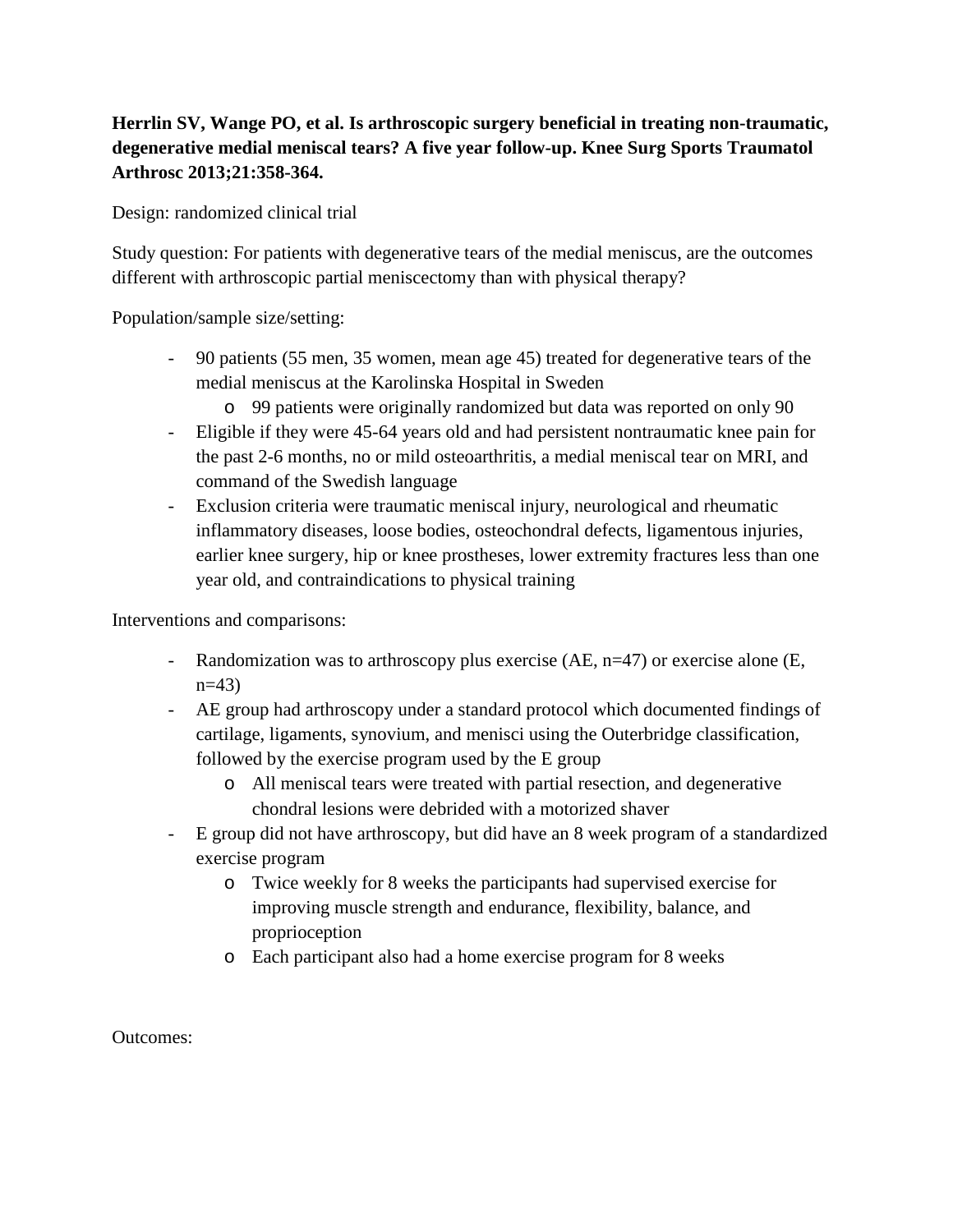- This 2013 study is a five-year followup of the patients enrolled in the Herrlin 2007 randomized trial of arthroscopy plus exercise versus exercise alone for middle-aged patients with degenerative tears of the medial meniscus, followed for 6 months
- Three questionnaires were administered to all patients at baseline and again after 8 weeks and 6 months in the 2007 study, and these were repeated at 24 and 60 months for the 2013 study: the Knee injury and Osteoarthritis Outcome Score (KOOS), the Lysholm score, and the Tegner Activity Scale
	- o The KOOS assesses pain and function (pain, sports, knee symptoms, activities of daily living) on several 100 point scales, for which the authors set a minimal perceptible difference between groups as 10 points
	- o The Lysholm score, also on a 100 point scale, emphasizes functions such as locking, limping, stair-climbing, pain, swelling, and instability, with a score of 91 or greater indicating excellent knee function
	- o The Tegner scale emphasizes competitive and recreational sports on a 10 point scale, with a score of 0 indicating knee disability and a score of 10 indicating competitive sports at a national elite level
- Followup examinations for this 2013 study were done at 24 and at 60 months
	- o 24 month data was reported for 46 AE patients and for 46 E patients
	- o 60 month data was reported for 45 AE patients and for 47 E patients
	- o 13 E patients who crossed over to arthroscopy after 6 months had outcome data reported separately at 24 and 60 months
- For all three outcome measures, the KOOS, the Lysholm, and the Tegner scale, there were no differences between the AE and the E group at 24 or at 60 months; both groups had equal benefit from treatment at these later followup times
- However, 13 patients in the E group had not had significant benefit from exercise 6.5 months after having been randomized in the 2007 study, and underwent arthroscopic surgery at this point
	- o These 13 patients had improvements in outcome scores after having had surgery, such that when these scores were again measured at 24 and 60 months, they had reached levels of improvement similar to the AE patients and the E patients who had benefited from exercise alone in the earlier study
- Radiographic assessment at 60 months showed progression of osteoarthritic changes in four patients, two from each of the original treatment groups

Authors' conclusions:

- The most important finding was that both groups improved equally
- One third of the E group had enough complaints after the original published study to warrant crossing over to arthroscopic surgery, and the patients who did cross over to surgery had KOOS and Lysholm scores equal to those of the other patients